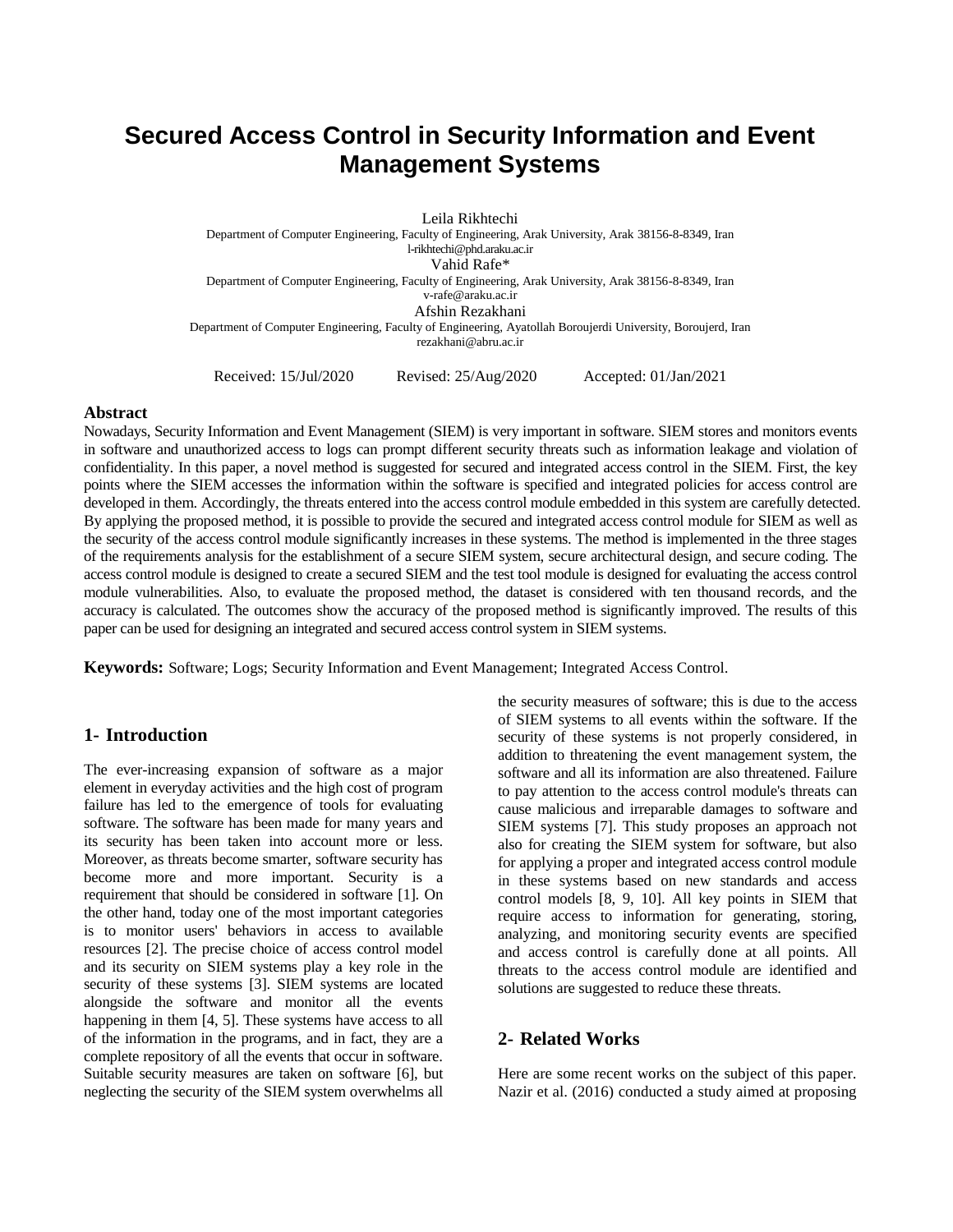high-level language for managing information and security events [11]. In the paper, a Data Specification Language is introduced that simplifies the generation of law for information management systems and security events. Di Sarno et al. (2016) studied the information management systems and security events that solve disparities in security policies [12] and discover the unauthorized network data paths and appropriate configurations for network tools. Granadillo et al. (2016) proposed two new approaches to correlation alert [13]; the previous depends on strategy requirement and safeguard ability models, and the last depends on data security markers. Grambow et al. (2016) [14] provided a background on the existing technical challenges and a practical approach to the Context-mindful Software Engineering Environment Event-driven system (CoSEEEK). This research shows how to use automatic knowledge in creating processes, process compatibility, and environmental process support. In a previous study by the authors of this paper, it was noted that to have a comprehensive AAA model, AAA requirements should be carefully considered through multilayer security policies [15]. For the doctoral dissertation, Grispos (2016) conducted an exploratory case study in an organization to practically address the security events in organizations [16]; therefore, several evaluations of SIEM have been investigated in a case study of an

organization. Betz (2016) examined whether information technology by an organization's financial services company can be used to reduce intrusion and security events [17]. B. Mahesh Babu et al. (2015) proposed an advantage the board component that deals with the clients by joining hazard, trust into an entrance control system to build up a more versatile and adaptable avoidance instrument against insider assaults [18]. The paper [26] proposed an autonomous log stockpiling the board convention with a blockchain technique and access control for the IoT climate. The independent model permitted sensors to scramble the logs before sending them to the passage and worker with the goal that the logs were not uncovered to people in general during the correspondence cycle. As per one exemplification, when a SIEM gadget acquired a security occasion, a danger level of the security occasion was determined dependent on at any rate a connection of the security occasion with at least one resource ascribes of an organization that was overseen by the SIEM gadget [27]. The utility of a convenient purchaser gadget was stretched out by permitting account holders the capacity to acquire section into access-controlled scenes utilizing a compact customer gadget that was related with a record that was utilized to buy the affirmation or passes to the occasion at the entrance controlled setting [28]. A summary of the abovediscussed related studies is presented in the Table1.

Table 1. Comparison some of the related works

| Author/s                                                                                                                                        | <b>Description</b>                                                                                                                                | Table 1. Comparison some of the related works<br>Advantages                                                                                                                                                                 | <b>Disadvantages</b>                                                                                                                                 |  |
|-------------------------------------------------------------------------------------------------------------------------------------------------|---------------------------------------------------------------------------------------------------------------------------------------------------|-----------------------------------------------------------------------------------------------------------------------------------------------------------------------------------------------------------------------------|------------------------------------------------------------------------------------------------------------------------------------------------------|--|
| Nazir et al<br>$[11]$                                                                                                                           | An undeniable level area explicit language for<br>SIEM (plan, development, and formal check)                                                      | Providing a language for managing information<br>and security events                                                                                                                                                        | Lack of standard rules to be used in other<br>security systems.                                                                                      |  |
| An epic security data and occasion the board<br>Di Sarno et<br>framework for improving online protection<br>al $[12]$<br>in a hydroelectric dam |                                                                                                                                                   | Explaining information management systems<br>and security events where differences in<br>security policies are resolved                                                                                                     | Lack of broad test examinations to<br>investigate the adequacy of the SIEM<br>framework in basic foundation applications.                            |  |
| Granadillo et<br>al $[13]$                                                                                                                      | Novel Types of Correlation between Alert<br>for Event Management Systems                                                                          | Proposing correlation between alert approaches.<br>The former is based on models of defense and<br>compulsory policy, and the latter depends on<br>data security markers                                                    | PIP and PDP are access control blocks and<br>in this paper, the exact relationship of access<br>control with proposed SIEM is not<br>specified.      |  |
| Grambow et<br>al $[14]$                                                                                                                         | Context-Aware and Process-Centric<br>Knowledge Provisioning: An Example from<br>the Software Development Domain                                   | Providing background on the existing technical<br>challenges and a practical approach to Context-Lack of software security approach in secure<br>aware Software Engineering Environment<br>Event-driven framework (CoSEEEK) | software development                                                                                                                                 |  |
| Rezakhani et<br>al $[15]$                                                                                                                       | A novel multilayer AAA model for<br>integrated software                                                                                           | Providing a comprehensive approach that<br>defines AAA design for both the operational<br>and executive level and the organizational level                                                                                  | Ignore system logs for more accurate access<br>control                                                                                               |  |
| Grispos et al<br>$[16]$                                                                                                                         | On the upgrade of information quality in<br>security occurrence reaction examinations                                                             | Examining learning security event in<br>organizations                                                                                                                                                                       | This thesis does not use integrated access<br>control to obtain accurate data.                                                                       |  |
| Betz et al.<br>$[17]$                                                                                                                           | an investigation of the connection between<br>Security Information innovation<br>improvements and Computer security<br>penetrates and occurrences | Examining whether information technology by<br>an organization's financial services company<br>can be used to reduce intrusion and security<br>events                                                                       | Low attention to security information and<br>event management in promoting IT security                                                               |  |
| Hsu et al<br>$[26]$                                                                                                                             | An independent log stockpiling the board<br>convention with Blockchain instrument and<br>Access control for the Internet of Things                | propose a free log stockpiling the executive's<br>convention with a blockchain technique and<br>access control for the IoT climate                                                                                          | Inability to check log age and log<br>investigation the board Protocol with<br>blockchain mechanism and Access Control<br>for the Internet of Things |  |
| Liang $[27]$                                                                                                                                    | Security information and event management                                                                                                         | Figuring a risk level of the security occasion<br>dependent on at any rate a relationship of the<br>security occasion                                                                                                       | Lack of integration between SIEM and<br>software and lack of security between them                                                                   |  |
| De Oliveira<br>et al $[28]$                                                                                                                     | Occasion access with information field<br>encryption for approval and access control                                                              | Strategies permit cardholder verification in a non-<br>installment setting that empowers cardholders to<br>get to an area or a particular occasion.                                                                         | Encryption is used for confidentiality but it<br>is not used for digital signatures and access<br>control.                                           |  |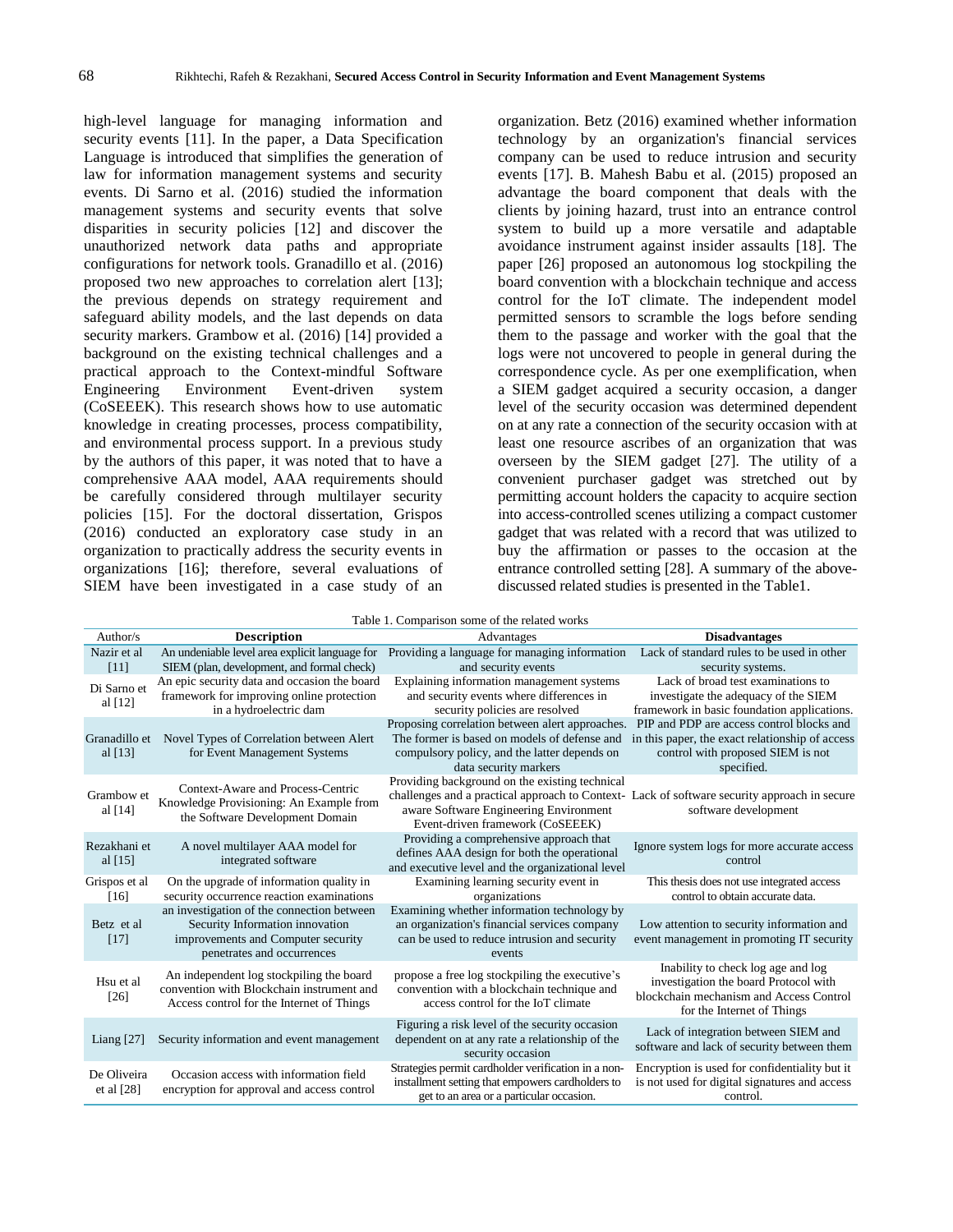# **3- Proposed Approach**

The focus of this research is on creating an integrated and secured access control in security information and event management systems. The proposed module is provided beside the security information and management system along with the software.

The SIEM must have full access to all information and events within the software and analysis event correlation [19]. All access to generated logs must be carefully monitored to prevent information leakage and other security threats. Therefore, integrated access control has a key role in establishing the authority level in the proposed conceptual model [20]. The conceptual model is presented in Figure 1.



Fig. 1. General Conceptual Model

As shown in the above figure, various components are used to manage the software logs. These components include log generation in the internal structure of software, as well as log storage, log analysis, and log monitor in the SIEM structure. All sections require to store or retrieve logs. Therefore, the access control module is defined as the central point to manage access of all components requesting logs in SIEM. The proposed levels for access management in SIEM is shown in Figure 2.



Fig. 2. The proposed levels for access control in SIEM

# **3-1- Software Requirements**

The first step in creating the access control module in SIEM is to make the requirements in software. The software must be created based on software development standards; hence, ISO/IEC 12207 [8, 9, 21]. It is necessary to designing the components for log generation, designing components for securing logs, and

also designing the components to logs access. The effective factors in software for creating the SIEM system and access control module are as follows:

- I. **Using ISO/IEC 12207:2017 as a deployment guideline:** the ISO/IEC 12207:2017 standard generates software from the perspective of functionality and nonfunctionality requirements. It even considers the organizational perspective and defines the life cycle for software development. Therefore, this standard is used as a guideline for determining the requirements and the necessary processes and designing a secure architecture for the creation of software.
- II. **Designing components for log generation:** After defining the software requirements, the processes to meet the logs generation need to be identified. Accordingly, based on the XES template following the IEEE 1849-2016 standard, the logs' format is determined [22, 23]. The emphasis of this paper is on the generation of those logs that record activities within the business processes. Therefore, logs contain items such as process numbers and activity numbers within processes. After generating the logs, in addition to storing the generated logs in SIEM, they are also stored in software repositories.
- III. **Designing components for securing logs:** It is necessary to identify all the general and specific requirements that are needed to secure the logs. One of these requirements is to create and secure log files as well as securing communications to access these files and also syncing logs within the software and SIEMs.
- IV. **Designing the components to logs access:** Another requirement to be considered within the software is to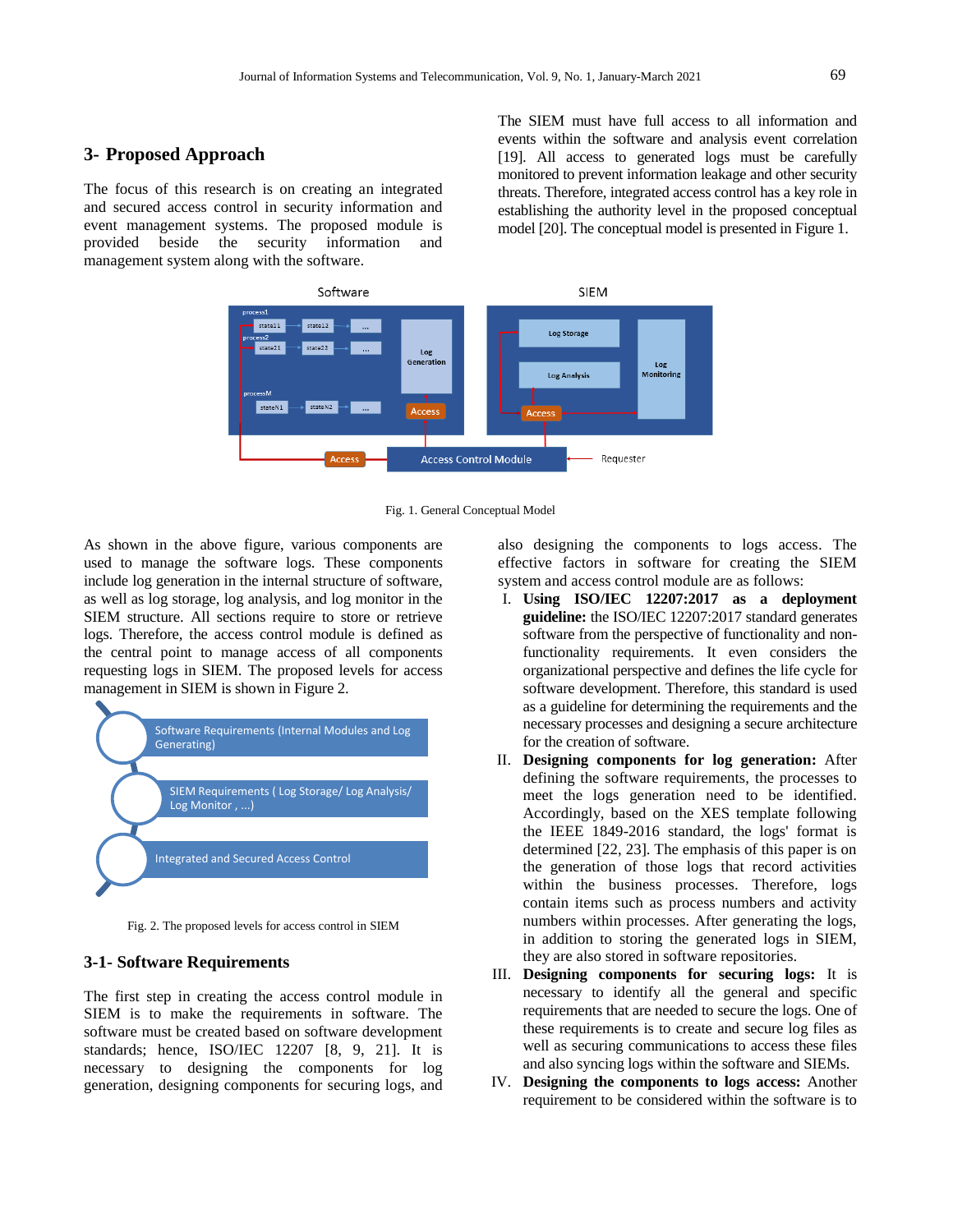design access control capabilities that will be required during production or use of logs. The reason for designing access control in software is that all events within the software are accessible in the log generation process, and failure to consider the security will result in information leakage. Therefore, it is necessary to create an access control capability for accessing the logs being generated and already generated.

# **3-2- SIEM Requirements**

By doing the above steps in software, the conditions are provided to create the initial requirement in the SIEM system which is capable of storing, analyzing, and monitoring logs. The SIEM system can receive the required logs in the XES format in the IEEE 1849-2016 (IEEE Standard for eXtensible Event Stream (XES) for Achieving correlation of events) [22, 23] and take the appropriate action. The following main components should be considered in designing the SIEM system:

- I. **Log Storage:** This block is used to receive logs from the log generation block within the software in the XES format and store them in SIEM.
- II. **Log Analysis:** This block is used to analyze the logs stored in SIEM. Determining the correlation between events is one of the most important tasks of this block, which analyzes the logs and extracts the correlations between the events. Event analysis can be used to detect users' suspicious behaviors.
- III. **Log Monitoring:** After storing and analyzing events, logs and correlations should be monitored.

The next step for deploying access control module in the SIEM is to provide key points for giving users access permission. In other words, all the key points in which the authority level of users in the SIEM should be investigated are determined. Some of the key points for access control are as follows [24]:

- I. **Key points for access control in the log generation block:** Access control in the log generation block is placed on the software side. There are several components in this block, including log generating formatting and log generating parsing. Among these components, the two log-generated storage and log retrieving components are suggested for the users' access control. The access control of SIEM users is performed not only on servers where SIEM is based but also on access to information in software (before sending log information to SIEM) at log generated storing and log retrieving from the log block key points.
- II. **Key points for access control in the log storage block:** The log storage block is located on the SIEM system side. This block contains components such as log conversation and log rotation. Among

the components of this block, the log storage, log rotation, and log archival key points have access to logs that need to be monitored carefully.

- III. **Key points for access control in the log analysis block:** This block is used for event correlation in logs, and contains components such as log retrieving, Rule/policy Definition, Rule/policy editing, Rule/policy deleting, and Reactive Affairs.
- IV. **Key points for access control in the log monitoring block:** This block also includes various components in which key access control points include log viewing and alert reporting.

## **3-3- Integrated and Secured Access Control**

The integrated access control module is responsible for issuing access permissions on all software and the SIEM components. The access control module is suggested to use the attribute-based model and architecture described in ISO/IEC 10181. The XACML language is a standard OSSIS language based on the XML and describes security policies. According to this standard, to deal with the requester's request, it is expected to send the solicitation to Policy Enforcement Points (PEP). This unit is given dependents on the reaction to the Policy Decision Point (PDP), as the user interface gives a coherent reaction to the requester. PDP chooses by two fundamental units of Policy Administration Point (PAP) and Policy Information Point (PIP). In PAP every one of the policies is composed by the proprietors and this unit assumes the part of client arrangements knowledgebase. Another unit, Policy Information Point, should exist next to PDP for a dynamic that decides the credits of the requester. PDP gives the authorization of availability dependents on the arrangements in PAP and the requester data in PIP [15]. The access management is to check if the SIEM components are allowed to access the requested information (for storing, retrieving, analyzing, etc.). In an integrated access control module, the applicant within SIEM sends the request for access to the required information to the policy enforcement point. The policy enforcement point inquiries from the policy decision point and decides to issue permission to access or deny access based on the received response.

On the other hand, threat modeling is a way to deal with security examination. This sort of modeling is an organized methodology that empowers planners to recognize, measure, and right the risks. It is suggested to examine the access control module designed for the SIEM system in terms of different threats. The main feature in creating threat modeling will be to reduce potential insider/outsider threats to the integrated access control module. During the explanation of any internal/outsider threat, suggested solutions to decrease them are provided as well.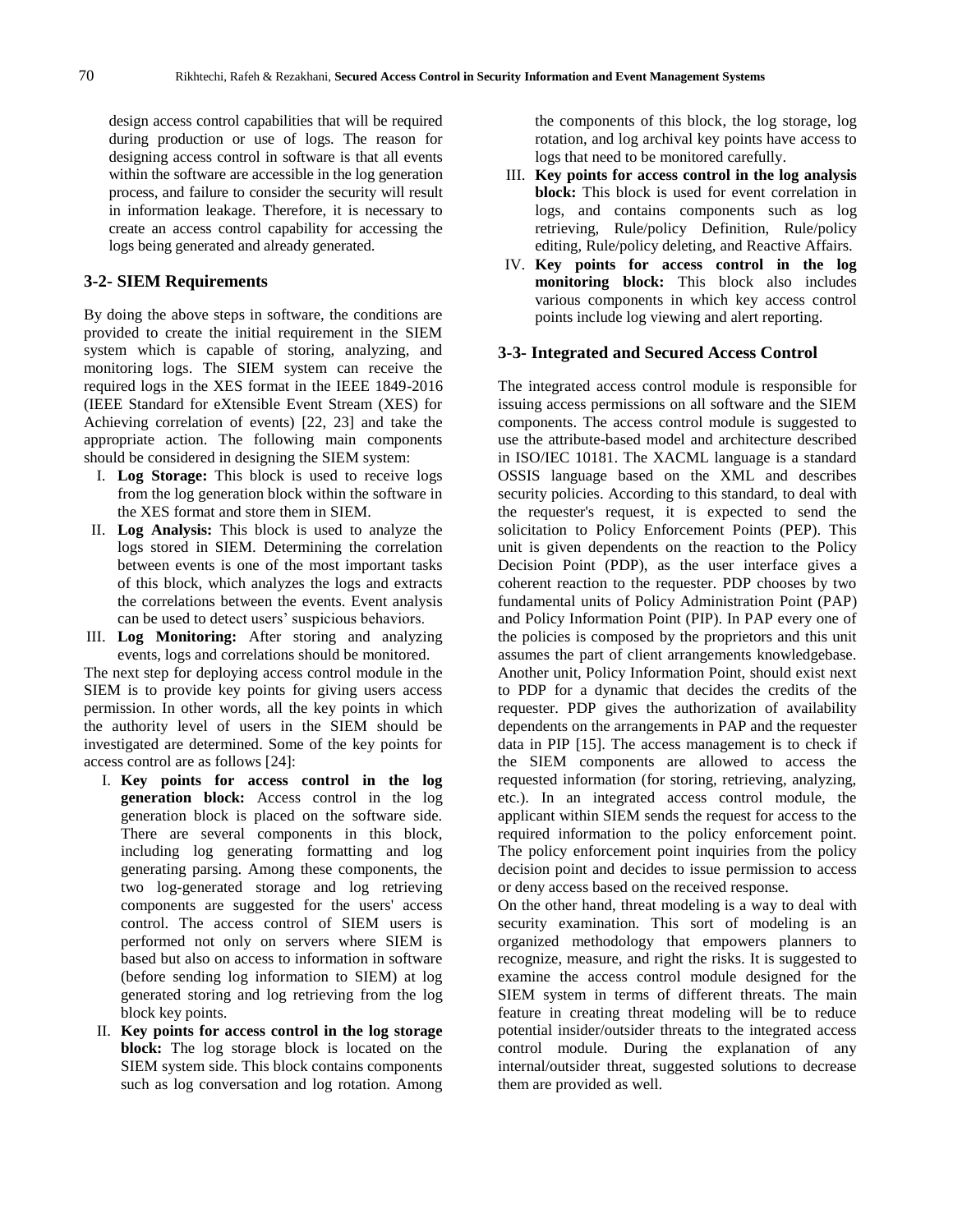#### **3-3-1- Insider Threats (Abuses) & Proposed Safeguards**

Insider threats (abuses) are the potential threats to the access control module that issue unauthorized access permissions to well-known users. These threats can occur intentionally or unintentionally, but they do have a devastating impact on the accuracy of the access control module. Insider threats (abuses) can have different effects on the SIEM system.

By ISO/IEC 12207:2017 a secure architecture should be created for the access control module in the SIEM system. The proposed architectural design is used to describe the functional requirements as well as nonfunctionality requirements. The architecture of the secured access control module is presented in Figure 3.



Fig. 3. The Secured architecture of the access control module of SIEM

After examining different insider threats of the access control module, the discovered abuses and proposed safeguards can be accurately categorized as follows:

#### **I. Insider PIP Failure & Safeguards**

In process of issuing access permissions, the attributes of the requesting user are compared with the policies in the policyset, and the access permissions are issued to the users at the above listed key points. However, the characteristics of the requester may not be recognized for any reason. In this case, the access control module cannot map the policy to the requestor and therefore the module may make a wrong decision. Among the internal factors that can cause this threat are the tools and technologies used to protect privacy.

The solution to this vulnerability is to use appropriate privacy engineering methods. Given that the proposed access control module is defined in the form of an integrated manner, access control policies and privacy policies are defined accordingly. This will always allow the access control module access to the requesting attributes, and the PIP failure problem will not occur.

#### **II. Policy Integrity Failure & Safeguards**

One of the potential threats to the access control module is the lack of a mechanism for policy integrity. Different parts of the organization may use different repositories for access control policies. As a result, policies may interfere by mistake. Internal users just need to exploit this vulnerability in the access control module and create conditions in which their access policies are selected and reviewed by them from their predetermined repository, and therefore, they access unauthorized resources.

In the proposed approach, to fix the problem, policyset, policy, and rule structure are used to define access control policies. The structure of policies is in this way that there are several policysets. Each policyset contains several policies and each policy contains several rules. This kind of definition allows policies to fit into this structure according to different conditions. Applying this structure to define access control policies in a unified and managed way can accommodate all conditions and control accesses.

## **III. Not Applicable Result & Safeguards**

This vulnerability occurs when there is no policy defined in the policy repository for the user's attributes. In this case, the access control module cannot make the right decision. Therefore, it is enough that the internal user attacker provides situations where there will be no policies on his or her attributes, and by most of the access control systems, the access permission will be issued to him.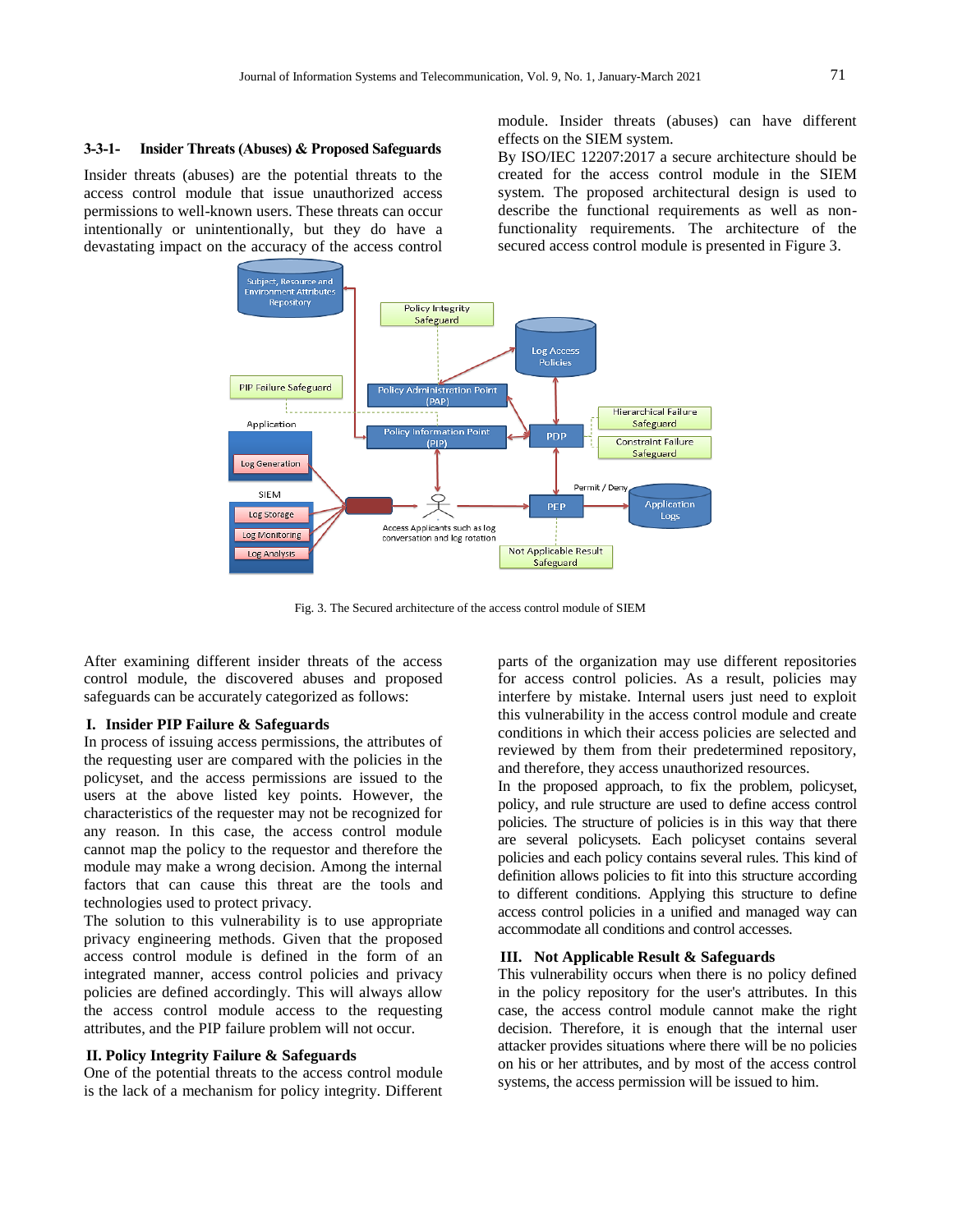The suggested solution is to use deny-override and permit-override policies according to the level of trust of users. The deny-override policy means that the access control module will not allow access if no policy is found for the requestor. Also, the permit-override policy means that if the access policy is not found for the requestor, it is granted access. It is recommended that the access control module use the permit-override policy if the requestor trust level is above a certain level and the denyoverride policy if the requestor trust level is lower.

# **IV. Hierarchical Failure & Safeguards**

Occasionally due to mistakes made by users in the access control module, restrictions may be occurred and lead to unauthorized permission. Wrong restrictions are an insider threat and abuse can even deny authorized users. For example, the hierarchical failure threat leads to define a series of constraints for an existing user (due to a role inherited from another role) intentionally or unintentionally. In this case, although the user should have access to specific information due to inheritance, the definition of inappropriate constraints will affect his access. The proposed approach to prevent this vulnerability is to develop policies to control roles when defining new constraints. Thus, if inheritance exists between roles, it will not be possible to define any constraint, and only constraints can be defined that do not impair inheritance.

#### **V. Constraint Failure & Safeguards**

Different constraints can be defined for access by users of the SIEM system in the access control module. For example, suppose that two roles are inconsistent pairwisely. This means that these two roles are not attributable to a user. However, the user acquires permissions via a role inconsistent with their current role in any way. In this case, access to the SIEM is unauthorized and causes information leakage. One of the examples leading to unauthorized permission is the inheritance from the roles.

In other words, due to user mistakes in the access control module, the inheritance of the roles may be mistaken and cause an invalid authorization to a role. This off-base inheritance is an insider threat and abuse. For instance, assume an authorized user in the access control module has a user permission definition. Therefore, while defining a new user, the new user inherits an existing role intentionally or unintentionally. In this case, the newly created user will have all of the parent user permissions, and if it is done incorrectly, it can cause information leakage.

To prevent this vulnerability, the definition of new inheritances is controlled over roles. In a way that, if there are constraints between roles, it will not be possible to define inheritances that violate those constraints. In this case, the only inheritances can be defined that do not impair the existing constraints. Because otherwise it may

be denied access through the extinct of the constraints, but because of the inherently wrong definition, this allowance is done by error.

## **3-3-2- Outsider Threats (Misuses) & Proposed Safeguards**

Outsider threats (misuse) include those threats that are exerted by outsourced and unauthorized users on the access control module. These types of threats are usually imposed on the system due to vulnerabilities in the access control module. In this section, the outsider threats that enter the access control module of the SIEM system are identified and categorized. These types of threats have a very destructive role in reducing SIEM security.

#### **I. Misuses**

Sometimes the failure to identify the characteristics of the requester isn't because of inside reasons however relies upon untouchable causes. One of the elements that can cause untouchable dangers can be DoS attacks on servers that cause their servers to break. The breakage of servers that hold the user characteristics will cause the PDP failure to receive the necessary information to make a proper decision. The XACML language does not have any solution to maintain confidentiality in remote users' communications with the SIEM server. This threat is a misuse and can disrupt SIEM work or disclose information among users. Another type of outsider threat that can be created by individuals outside the organization is the message replay. The attacker person can save the solicitations and replay them at the time of the attacks. In another sort of threat, an outcast attacker sends messages among the legitimate messages that the SIEM clients are sending and causes various problems. In another kind of threat, the attacker modifies messages between SIEM users. This kind of threat is very dangerous because the attacker can change the unauthorized decision into an authorized one. Another kind of outsider threat that can enter the SIEM system is to attack the PDP. In this threat, the attacker tries to send a large number of messages to the PDP. This threat causes a failure in PDP.

#### **II. Safeguards**

Some of the problems mentioned above, such as the DoS attacks, are not addressed in this article. However, other problems such as breach of confidentiality, Message replay, Message insertion, and Message modification can be remedied by using software certificates within SIEM and requiring the use of these certificates in communicating SIEM with the access control module. The suggested solution is to use a valid certificate authority to create digital certificates and use them within SIEM. The algorithm of the proposed secured access control module in terms of outsider attacks is as Figure 4.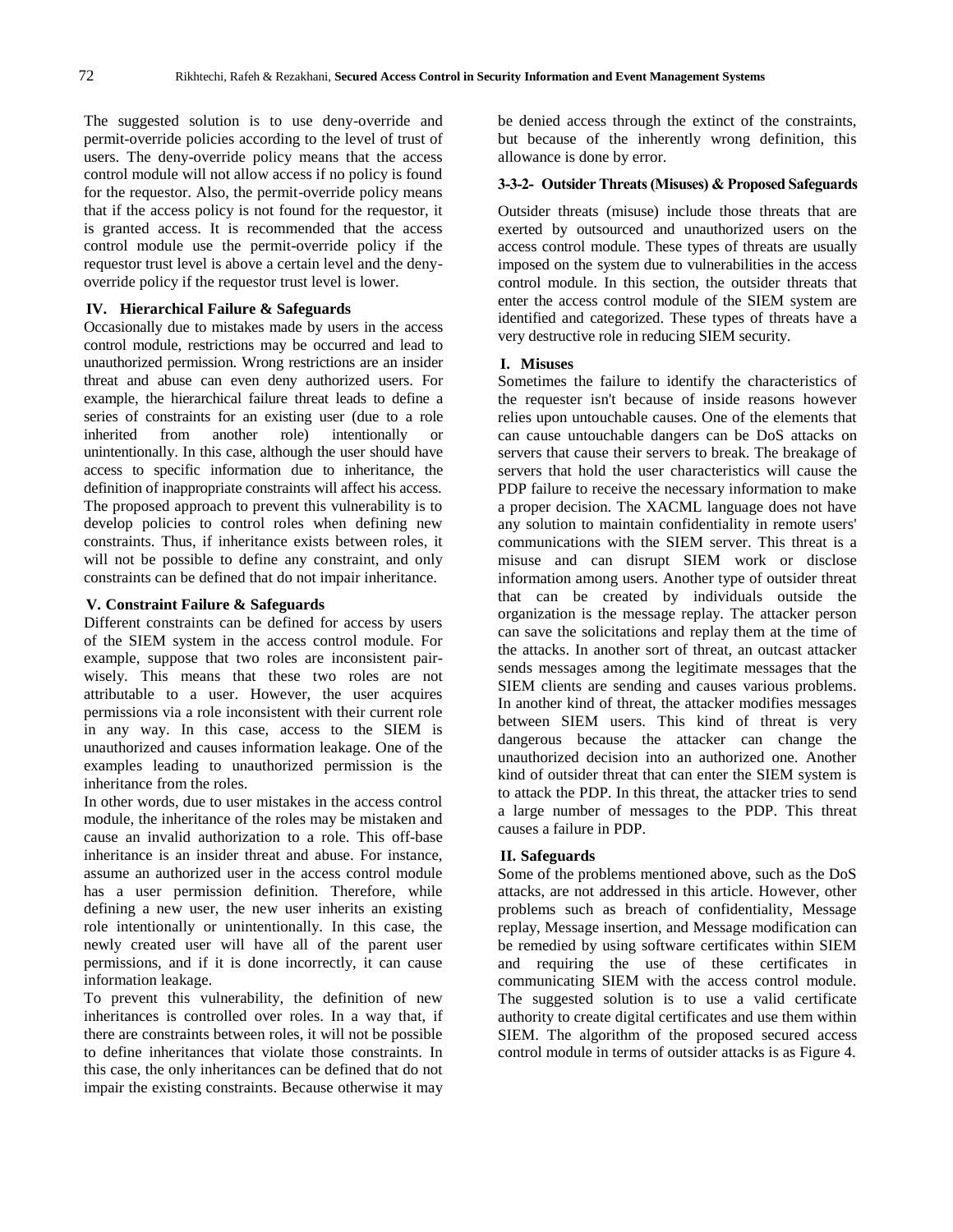

Fig. 4. The algorithm of secured access control in term of outsider attacks

# **4- Implementation and Evaluation**

In this section, the proposed model will be implemented and evaluated. At first, the case study is discussed in detail and the proposed method will be implemented. Then it will be evaluated in terms of insider and outsider threats.

## **4-1- Implementation**

Along with the implementation of the SIEM in this study (including requirements analysis, architectural design, and coding), the specific access control module is designed and produced, which is responsible to control access to receiving and analyzing software events. The SIEM system has various capabilities through which the users defined can access all the events in software and saves, analyzes, and monitors the events. Before implementing the access control module, the implementation conditions must first be specified. In this case, the blocks defined in specific SIEM in the system are presented in Table 2. Also, the number of roles and users applied to use SIEM in the presented software are listed in Table 3.

|   |                                | Table 2. Defining the blocks in SIEM           |  |
|---|--------------------------------|------------------------------------------------|--|
|   | <b>SIEM block</b>              | Abbreviation                                   |  |
|   | <b>Block of Log Generation</b> | LG                                             |  |
| 2 | Block of Log Storage           | LS                                             |  |
| 3 | Block of log analysis          | LA                                             |  |
| 4 | Block of log monitoring        | LM                                             |  |
|   |                                |                                                |  |
|   |                                | Table 3. The number of roles and users in SIEM |  |
|   | <b>Numbers</b><br>Name         | <b>Example</b>                                 |  |

Table 2 shows the blocks requested by the subjects. For example, log generation blocks are used to create logs in the software. The log storage block is used to store logs

2 Roles 9 LA manager, LA user **3** Permissions 21 Read, Write

**1** Users 20 User1<br>**2** Roles 9 LA m

and the log analysis block is also used to analyze logs. Table 3 defines the users, roles, and permissions in the implemented access control module. For example, 20 users are defined in the system, and also the roles of the LA manager and LA manager in the access control module are defined.

## **Step 1: Requirement analysis**

By Standard ISO/IEC 12207:2017 (Systems and software engineering – Software life cycle processes), security requirement analysis should be done to deploy an access control module. These requirements are expressed in terms of use cases. In the use case diagram, in addition to the main cases to create the access control module, some issues will reduce the insider threats of the module. The issues raised as the functionality requirements of the access control module in the SIEM system are as follows:

- Policy Enforcement point
- Policy administration point
- Policy Information point
- Policy Administration point

As shown in the previous section, insider threats were suggested during requirement analysis. Now the nonfunctional requirements of the access control module to reduce the insider threats should be determined as follows:

- PIP Failed safeguard
- Policy administration point Integrity
- Not applicable result safeguard
- Hierarchical Safeguard
- Constraint Safeguard

## **Step 2: Secured Coding**

By performing the above steps, all conditions for the implementation of a secured access control module for the SIEM system are provided. At this point, the access control module is built according to the security requirements expressed in the first step. Insider threats that are entered by the internal authorized users of the access control module into the SIEM system are controlled for the prepared verification checklist.

In addition to the above-mentioned insider threats, the module also controls the outsider threats that come from outside of this module. To reduce outsider threats we are deployed certificates within the SIEM. First, Root CA is installed on the Windows server and we use it as a certificate issuer. Next, the certificates are issued for the components of log generation, log storage, log analysis, and log monitoring. Finally, we embed these certificates into the above components. Therefore, each component associates with the certificate created on a secure platform with the access control module.

# **4-2- Evaluation**

In this section, the proposed method will be evaluated and compared with the recent methods. One of the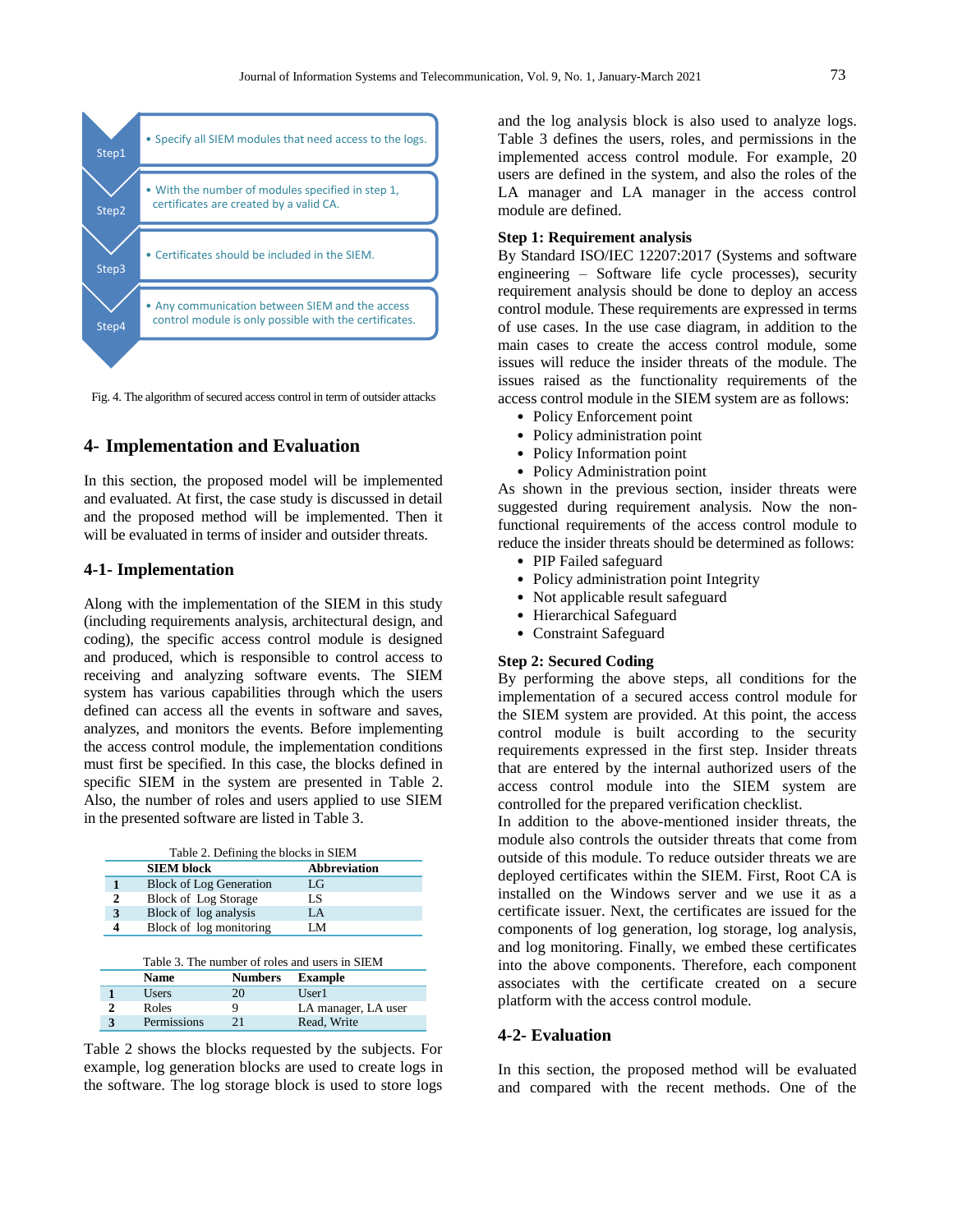problems in evaluating and checking the accuracy of the proposed method is the lack of any standard and dataset in this context. So first, a dataset is created randomly with 10000 records to observing the effective features for evaluation, and then the accuracy parameter will be examined carefully. The created dataset features that we call TMDS are provided in Figure 5.

The TMDS dataset contains several features that play an essential role in granting access. The first features are the requester's name and part of the software from which the access request was issued. Requester location and request time are other fields. The role and level of trust of the requester are other features of the dataset. The business process and the state from which the access is requested are also other features of this dataset. In addition to resource, action, and grant, the hierarchical roles and constraints between roles as well as the policies repository are also the features of the TMDS dataset. We have completely randomized this dataset with 10,000 records. One of the data records shown in Figure 5 means that user1 in the log-storing process, within the organization at 8 am and with the role of LS\_LS if the trust level of the user is 0.6, the permission is permitted to write on the log. This is the case if it conflicts with the role of LS\_LR and Repository1 is also the repository of policies.



Fig. 5. The provided dataset features

## **4-2-1- Insider Threats Reduction**

To evaluate the proposed access control module, the accuracy parameter in association with insider threats is validated. Verification and validation checklists have been used to consider some of the insider threats related to the proposed module. This checklist is used to validate the access control module against the PIP failure attack. The verification checklist for this threat is in Table 4.

|                | Table 4. Verification checklist for PIP failure threat                                                      |                                                                         |                |  |  |  |  |  |
|----------------|-------------------------------------------------------------------------------------------------------------|-------------------------------------------------------------------------|----------------|--|--|--|--|--|
|                | Verification List                                                                                           | Explanation                                                             | Classification |  |  |  |  |  |
|                | ISO/IEC 12207 applies to<br>software production                                                             | Application of ISO 12207<br>standard in software<br>development phases  | Discretionary  |  |  |  |  |  |
|                | Use privacy engineering<br>policies                                                                         | Using privacy engineering<br>to respect the privacy                     | Discretionary  |  |  |  |  |  |
| 3              | Implement ISO 10181<br>correctly                                                                            | Use ISO 10181 to grant<br>access permissions                            | Discretionary  |  |  |  |  |  |
| $\overline{4}$ | Identify access decision-<br>making components                                                              | The decision-making<br>components include PDP,<br>PIP. PEP.             | Mandatory      |  |  |  |  |  |
| 5              | Communication between<br>software modules is not<br>limited                                                 | No restriction on sending<br>information between<br>decision components | Mandatory      |  |  |  |  |  |
|                | The PIP module does not<br>6 restrict the sending of user information from PIP to<br>information to the PDP | Unlimited sending of<br>PDP upon request                                | Mandatory      |  |  |  |  |  |

We also designed a tool called *Test Tool* to check the accuracy of the access control module against other insider threats. With the designed tool, for each threat, we check the access control module before and after applying the proposed method. In Figures 6 and 7 two parts of this tool are shown to determine the accuracy of the module in Hierarchical Failure and Constraint Failure threats.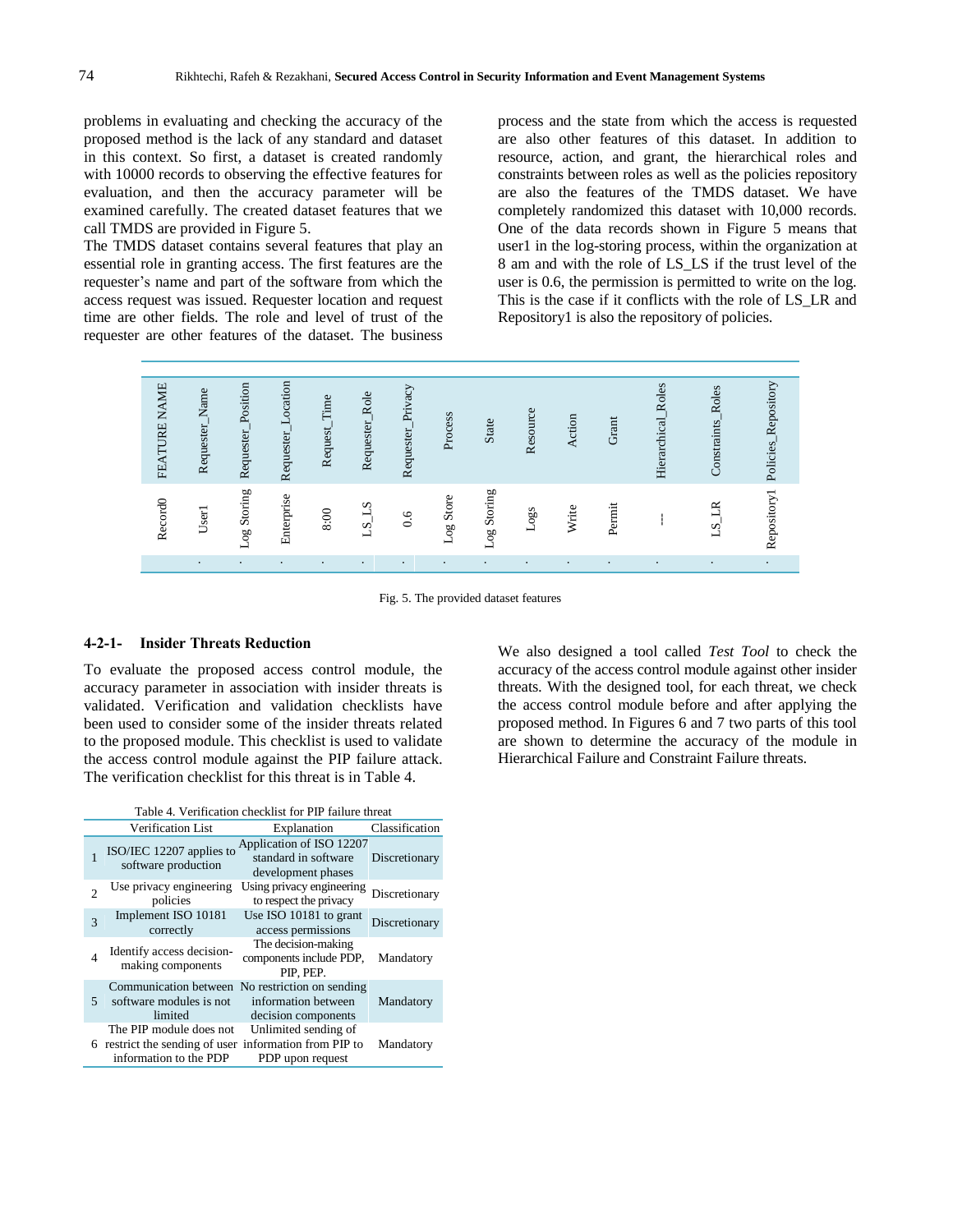

#### Fig. 6. Role hierarchical verification in the Test tool

| <b>Test Tool</b><br>$($ SOFTWARE)<br>About<br>Home<br>KNOW-TRAY                             | Contact | Register | Log in |
|---------------------------------------------------------------------------------------------|---------|----------|--------|
|                                                                                             |         |          |        |
| Welcome to Role Constraint Violation                                                        |         |          |        |
| 1.111<br>Please Click below Button to verify                                                |         |          |        |
| Verification Role Constaint Violation<br>No counterexample is found. No Violation exist !!! |         |          |        |
|                                                                                             |         |          |        |
|                                                                                             |         |          |        |

Fig. 7. Role constraint verification in the Test tool

To evaluate the access control module, it is necessary to calculate the confusion matrix parameters. For this purpose, the following values are defined:

- $\checkmark$  TP: The number of records of the TMDS dataset that issue access permissions correctly.
- TN: The number of records of the TMDS dataset that do not issue access permissions correctly.
- $\checkmark$  FP: The number of records of the TMDS dataset that issue access permissions incorrectly.
- $\checkmark$  FN: The number of records of the TMDS dataset that do not issue access permissions incorrectly.

According to these values, the parameter of accuracy is calculated in the formula Accuracy= $\frac{TN+TP}{TN+FN+TP+FP}$ . The accuracy parameter is calculated for PIP failed Results, Policy Integrity Failed, Not applicable result, Hierarchical Fail and Constraint Fail threats. According to the information in our TMDS dataset, the TP, TN, FP, and FN parameters are calculated after utilizing a secured access control module for each of the insider threats discussed above, along with the parameters to be evaluated in Table 5.

|  |  | Table 5. The accuracy calculated for each insider threat |  |  |  |
|--|--|----------------------------------------------------------|--|--|--|
|  |  |                                                          |  |  |  |

|                       | <b>Policy Integrity Failure</b> | Not Applicable Result | Hierarchical Failure | Constraint Failure |
|-----------------------|---------------------------------|-----------------------|----------------------|--------------------|
| True Positive         | 5022                            | 5034                  | 5015                 | 4783               |
| True Negative         | 4954                            | 4966                  | 4951                 | 5041               |
| <b>False Positive</b> | $\overline{1}$                  | 116                   |                      | 94                 |
| False Negative        |                                 |                       | 34                   |                    |
| Accuracy              | 0.9976                          | 0.9885                | 0.9966               | 0.9824             |

As can be seen, accuracy is calculated for each of the insider threats after using the proposed access control module. For each threat, the true positive, true negative, false positive, and false negative are calculated, and then the accuracy is obtained using the defined formula. For example, for the Policy Integrity Failure threat, the accuracy parameter is 0.9976. The accuracy is calculated for the rest of the insider threats as shown in the table above. Also, the accuracy parameter is compared before and after using the proposed method and is shown in Figure 8.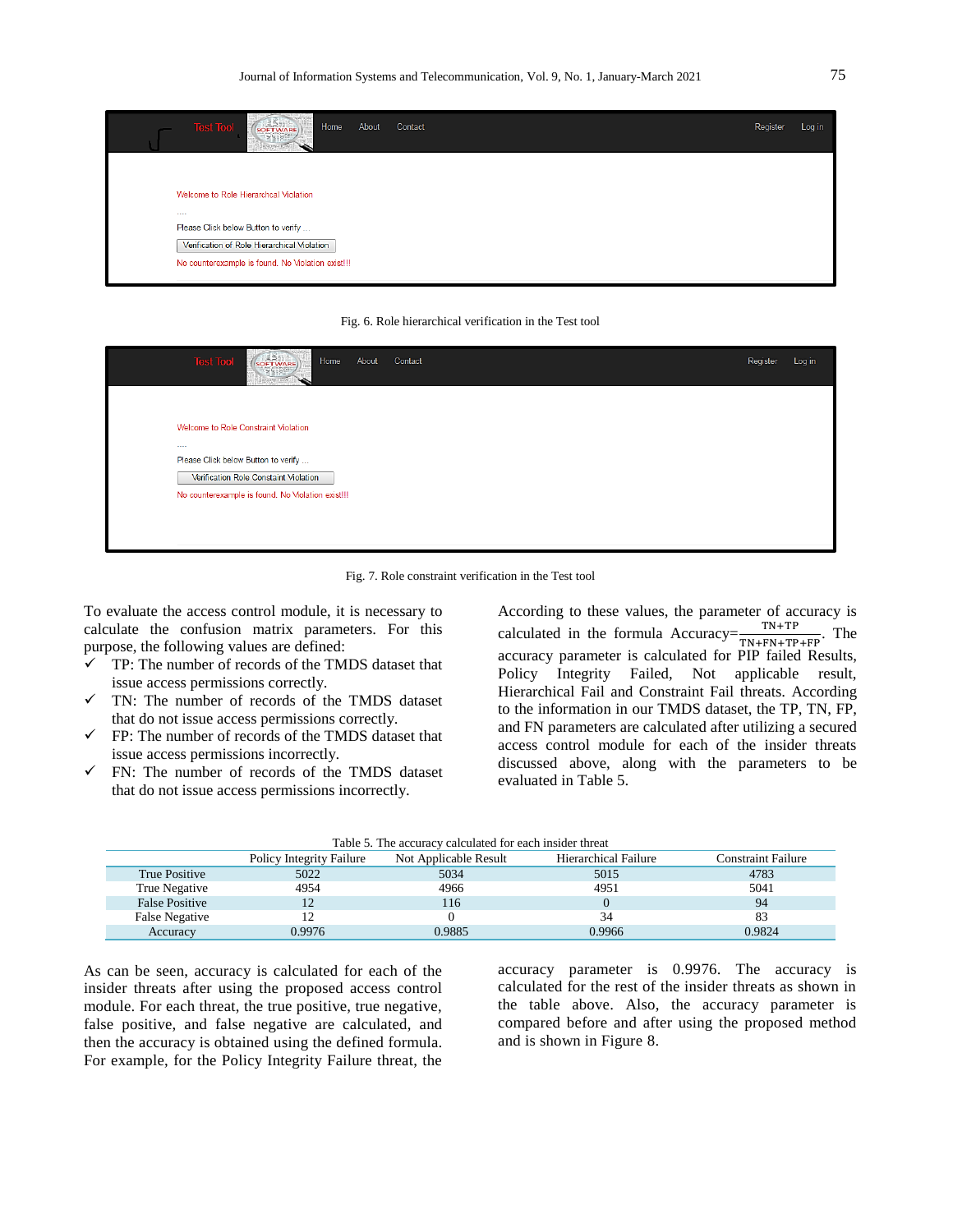

 Blue bar: the accuracy before any insider threat reduction Red bar: the accuracy after any insider threat reduction

Fig. 8. Accuracy before and after of any insider threat reduction

#### **4-2-2- Outsider Threats Reduction**

In the previous sections, the access control module is evaluated in terms of insider threats. In this section, the access control module embedded in SIEM is evaluated in terms of outsider threats. The acunetix tool is one of the tools for analyzing and detecting software vulnerabilities [25]. This tool provides alerts based on malicious targets' access paths at four levels:

- 1. *High:* The highest level of vulnerability, which is very dangerous and allows the hacker to control the software;
- 2. *Medium:* The medium vulnerability level is less than the previous one, but there is still the ability to control the software;
- 3. *Low:* It has the lowest risk and ordinary hackers cannot access the software;

4.*Information:* A warning to prevent theft of information At first, by using the acunetix tool, the vulnerabilities in the access control module are examined. At this step, no action has been taken to utilize the certificates. Then, based on the description of the previous section, the SIEM components communicate via software-defined certificates with the proposed access control module. Finally, the vulnerabilities in the access control module are reexamined by the acunetix tool. The results of the evaluation of threats are provided in Table 6.

|  |  |  | Table 6. The number of security alerts for outsider threats |  |
|--|--|--|-------------------------------------------------------------|--|
|  |  |  |                                                             |  |

|                                         | <b>Informational</b><br><b>Risk</b> | <b>Low Risk</b> | Medium<br><b>Risk</b> | <b>High Risk</b> |
|-----------------------------------------|-------------------------------------|-----------------|-----------------------|------------------|
| <b>Before Proposed</b><br><b>Method</b> |                                     |                 |                       |                  |
| <b>After Proposed</b><br><b>Method</b>  |                                     |                 |                       |                  |

## **5- Conclusion**

In this paper, a new method was developed to enhance the security of the access control module in the SIEM system. First, all key points that are accessed by the SIEM within the software are identified and then policies are developed to control precise access. Also, the threats entered into the access control module are carefully detected and then decreased. To assess the proposed method from the perspective of insider threats, the parameter of accuracy was calculated. Also, the number of vulnerabilities was calculated to evaluate the proposed method based on outsider threats. By applying the method proposed in this study, it is possible to enhance the security of the access control module in SIEM systems.

#### **References**

- [1] D. Godoy and A. Corbellini, "Folksonomy-Based Recommender Systems: A State-of-the-Art Review," Int. J. Intell. Syst., vol. 31, no. 4, pp. 314-346, 2016.
- [2] Mohammed, N. M., Niazi, M., Alshayeb, M., & Mahmood, S. (2017). Exploring software security approaches in software development lifecycle: A systematic mapping study. Computer Standards & Interfaces, 50, 107-115.
- [3] DURAIRAJ, S. K. J., & Singla, A. (2017). U.S. Patent Software No. 15/303,771.
- [4] Detken, K. O., Jahnke, M., Kleiner, C., & Rohde, M. (2017, September). Combining Network Access Control (NAC) and SIEM functionality based on open source. In Proceedings of the 9th IEEE International Conference on Intelligent Data Acquisition and Advanced Computing Systems: Technology and Software (IDAACS), Bucharest, September 20th till September 23rd.
- [5] Miller, D. R., Harris, S., Harper, A., VanDyke, S., & Blask, C. (2010). Security Information and Event Management (SIEM) Implementation (Network Pro Library). McGraw Hill.
- [6] Layton, T. P. (2016). Information Security: Design, implementation, measurement, and compliance. Auerbach Publications.
- [7] Piessens, F., & Verbauwhede, I. (2016, March). Software security: Vulnerabilities and countermeasures for two attacker models. In Proceedings of the 2016 Conference on Design, Automation & Test in Europe (pp. 990-999). EDA Consortium.
- [8] Shostack, A. (2014). Threat modeling: Designing for security. John Wiley & Sons.
- [9] Aydan, U., Yilmaz, M., Clarke, P. M., & O'Connor, R. V. (2017). Teaching ISO/IEC 12207 software lifecycle processes: a serious game approach. Computer Standards & Interfaces, 54, 129-138.
- [10] López-Lira Hinojo, F. J. (2014). Agile, CMMI®, RUP®, ISO/ IEC 12207...: is there a method in this madness? ACM SIGSOFT Software Engineering Notes, 39(2), 1-5.
- [11] Hu, V. C., Kuhn, D. R., & Ferraiolo, D. F. (2015). Attribute-based access control. Computer, 48(2), 85-88.
- [12] Nazir, A., Alam, M., Malik, S. U., Akhunzada, A., Cheema, M. N., Khan, M. K., ... & Khan, A (October 2016). A high-level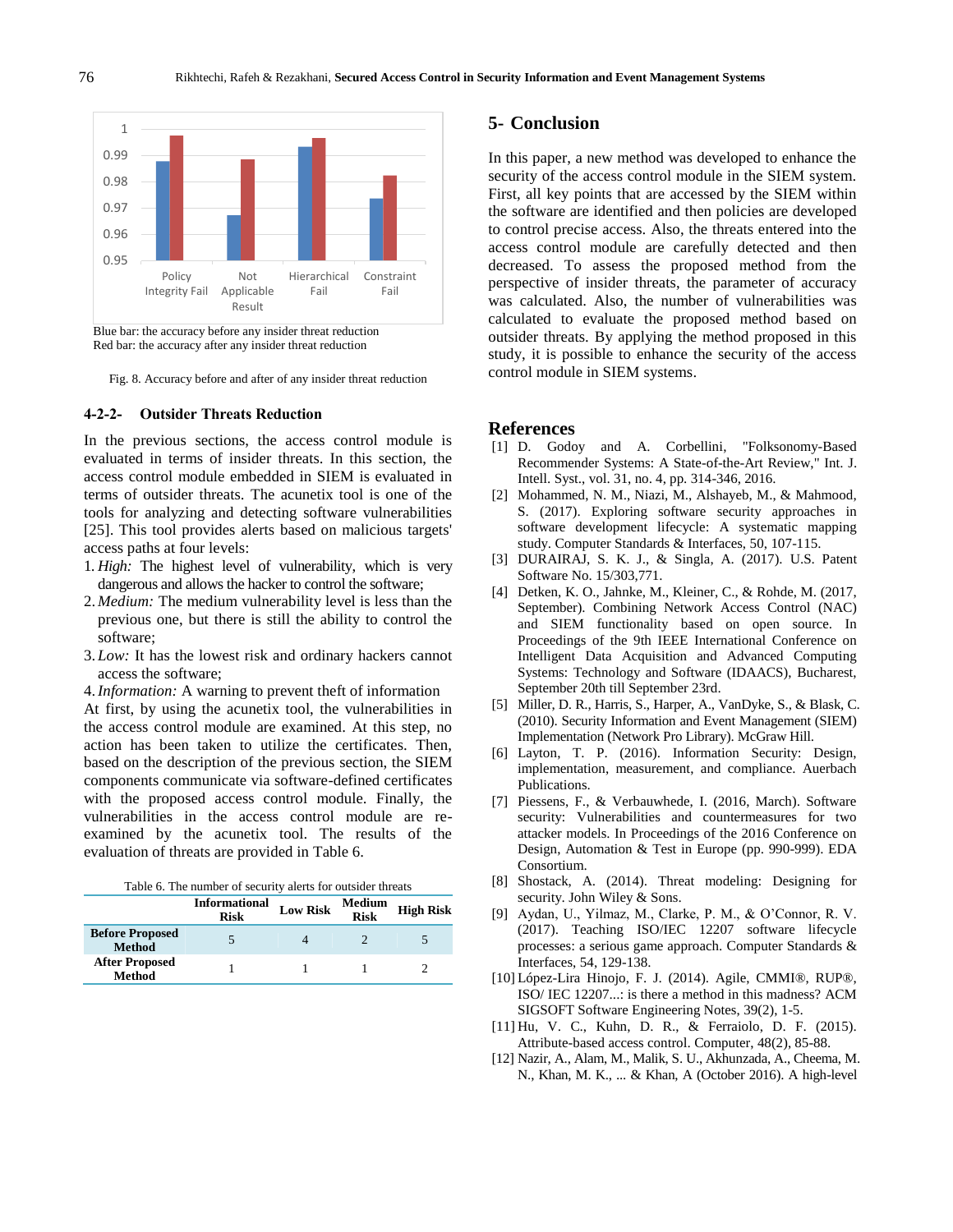domain- specific language for SIEM (design, development, and formal verification). Cluster Computing, 1-15.

- [13] Di Sarno, C., Garofalo, A., Matteucci, I., & Vallini, M. (2016). A novel security information and event management system for enhancing cybersecurity in a hydroelectric dam. International Journal of Critical Infrastructure Protection, 13, 39-51.
- [14] Granadillo, G. G., El-Barbori, M., & Debar, H. (2016, November). New Types of Alert Correlation for Security Information and Event Management Systems. In New Technologies, Mobility and Security (NTMS), 2016 8th IFIP International Conference on (pp. 1-7). IEEE.
- [15] Grambow, G., Oberhauser, R., & Reichert, M. (2016). Context-Aware and Process- Centric Knowledge Provisioning: An Example from the Software Development Domain. Innovations in Knowledge Management (pp. 179- 209). Springer Berlin Heidelberg.
- [16] Rezakhani, A., Shirazi, H., & Modiri, N. (2018). A novel multilayer AAA model for integrated software. Neural Computing and Software, 29(10), 887-901.
- [17] Grispos, G. (2016). On the enhancement of data quality in security incident response investigations (Doctoral dissertation, University of Glasgow).
- [18] Betz, L. (2016). An Analysis of the Relationship between Security Information Technology Enhancements and Computer Security Breaches and Incidents. (Doctoral dissertation, Nova Southeastern University).
- [19] Babu, B. M., & Bhanu, M. S. (2015). Prevention of insider attacks by integrating behavior analysis with risk-based access control model to protect the cloud. Procedia Computer Science, 54, 157-166.
- [20] Bhatt, S., Manadhata, P. K., & Zomlot, L. (2014). The operational role of security information and event management systems. IEEE Security & Privacy,  $(5)$ , 35-41.
- [21] Boucher, P., Wright, M., Cranny, T., Nault, G., & Smith, M. (2015). U.S. Patent No. 9, 197, 668. Washington, DC: U.S. Patent and Trademark Office.
- [22] ISO, I. IEC 12207: 2017 Systems and software Engineering-Software life cycle processes., (2017). International Organization for Standardization.
- [23] Verbeek, H. M. W., Buijs, J. C., Van Dongen, B. F., & Van Der Aalst, W. M. (2010, June). Xes, xesame, and prom 6. In Forum at the Conference on Advanced Information Systems Engineering (CAiSE) (pp. 60-75). Springer, Berlin, Heidelberg.
- [24] IEEE Standard for eXtensible Event Stream (XES) for Achieving Interoperability in Event Logs and Event Streams, (2016), IEEE Std, pp. 1849-2016.
- [25] Kent, K., & Souppaya, M. (2006). Guide to computer security log management: recommendations of the National Institute of Standards and Technology. US Department of Commerce, Technology Administration, National Institute of Standards and Technology.
- [26] Erturk, E., & Rajan, A. (2017). Web Vulnerability Scanners: A Case Study. arXiv preprint arXiv:1706.08017.
- [27] Hsu, C. L., Chen, W. X., & Le, T. V. (2020). An Autonomous Log Storage Management Protocol with Blockchain Mechanism and Access Control for the Internet of Things. Sensors, 20(22), 6471.
- [28] Liang, D. (2020). U.S. Patent No. 10,616,258. Washington, DC: U.S. Patent and Trademark Office.

[29] De Oliveira, M. G., & Jatoba, P. (2020). U.S. Patent No. 10,579,995. Washington, DC: U.S. Patent and Trademark Office.